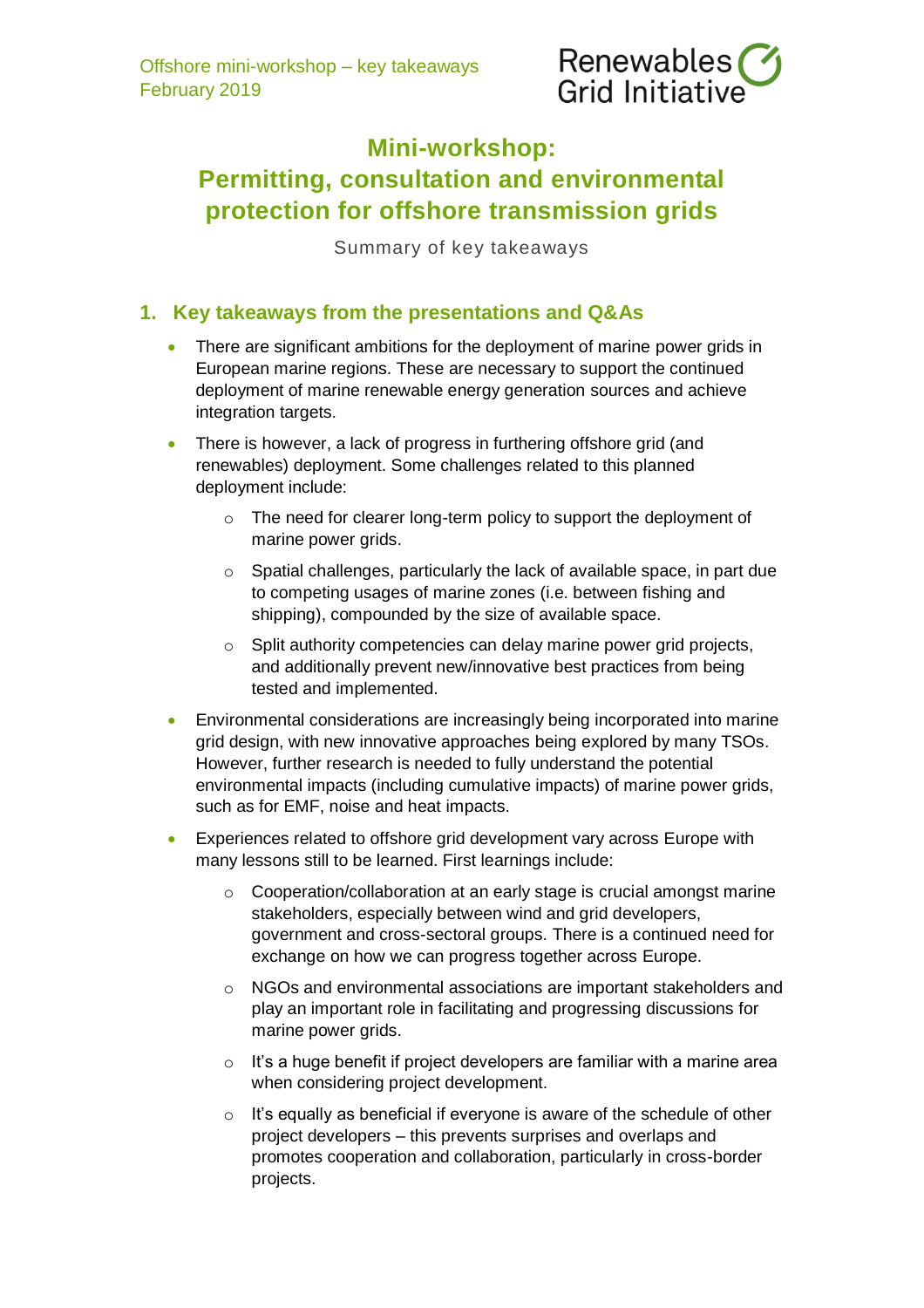Offshore mini-workshop – key takeaways February 2019



o If eco-friendly design is considered from the beginning and implemented early on, the costs can be very limited – less than one per cent of the project cost.

## **2. Key takeaways from round table discussion on the multi-use of offshore substations**



The theme of multi-use offshore platforms has generated many proposals during the 3 discussion rounds on this during the workshop. Unclear constraints related to the plethora of ideas include the prohibition of access to platforms.

The main proposals are

- Hydrophone for marine mammals (use for study)
- Refuel station of electrical ships (instead of driving back to harbour)
- Dedicated installation to inform/teach different audiences (kids, tourists, etc.) on topics including marine safety, marine renewable energy, environmental protection etc.
- Fish hotel to develop biodiversity
- Liveboat base, which can be used as shelter or emergency point
- Artificial nursery and aquaculture, including fishes / shell / seagrasses
- Microplastic net to catch plastic particles floating in the sea
- Resting areas for marine mammals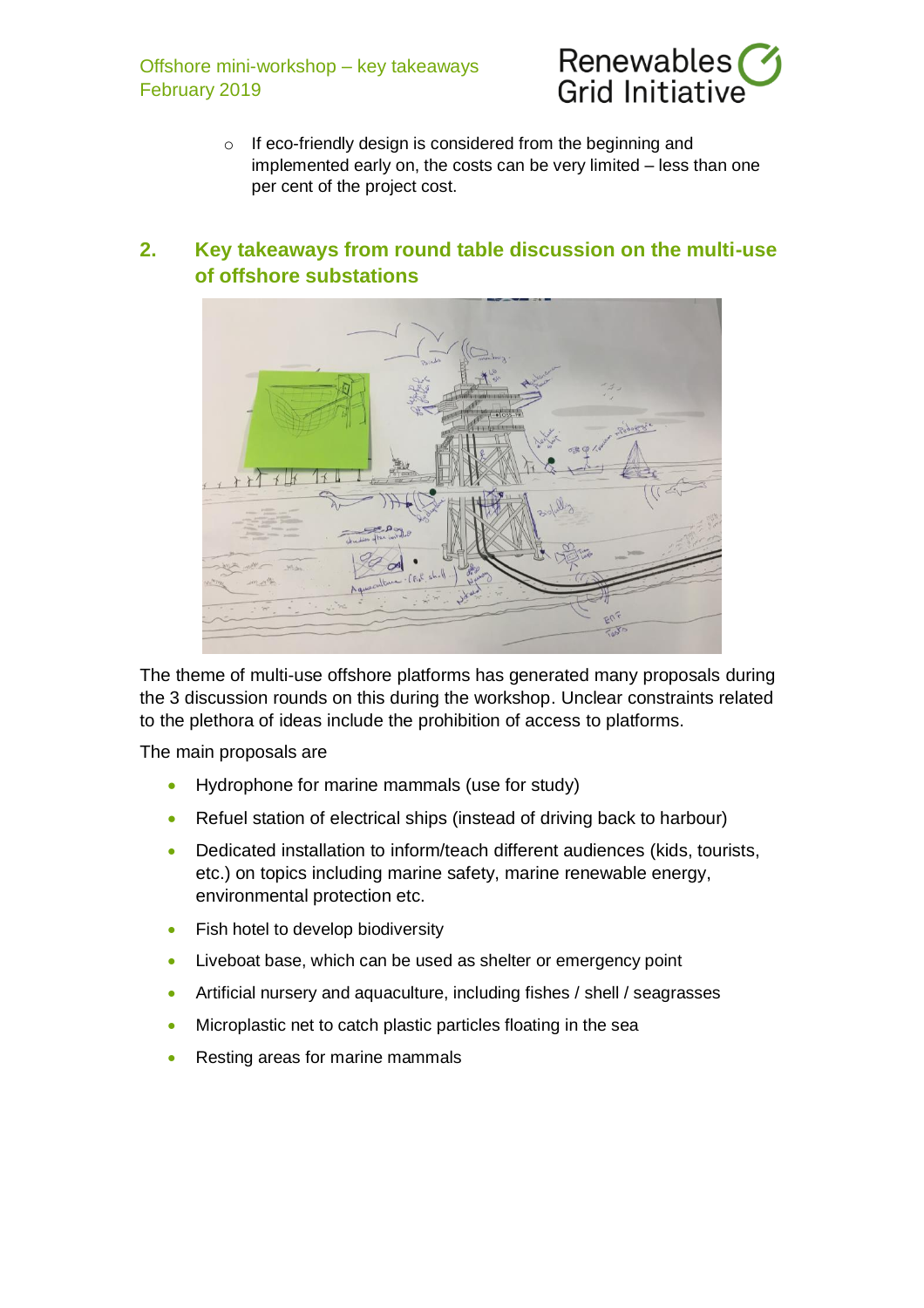

## **3. Key takeaways from round table discussion on protection of marine mammals**

- While data on impacts of marine grids during the construction phase exist thanks to EIA and monitoring carried out for a number of projects in Europe, this knowledge is currently not communicated in an understandable and homogenous way throughout Europe, and knowledge about cumulative impact is still extremely scarce. Methodologies in tracking of marine mammals have improved, "participative science" may improve this knowledge.
	- o Sharing of marine knowledge at a European level is key to understand cumulative impact
	- o **A common platform for marine knowledge** could be set up, using the example of "common currency" for birds.
	- o RGI could possibly play a role in this
- There is frequently a confusion between impact of offshore wind farms and marine grids.
	- More efforts should be put into explaining the difference between impact of wind farms and grids
	- Common requirements for installation methodologies and monitoring methodologies in Europe are key
	- Offshore grids could also have positive impacts: for instance, platforms for marine mammals on offshore substations could act as resting areas
	- A common view between TSOs and NGOs would help achieving a more **proportionate approach**

## **4. Key takeaways from round table discussion on best practices in consultation**

When undertaking consultation in the marine environment, it is important to consider the following:

- Ensure there is constant and ongoing dialogue with marine stakeholders (including authorities), which ensures transparency of processes and decisions while communicating what influence a stakeholder actually has in a consultation process. This will lead to trust building.
- Provide real and meaningful alternatives for stakeholders who are engaged in a consultation process – make it a 2-way process. This is more likely to encourage successful engagement.
- Be able to engage in local dialogue. This means being able to use language which is relevant to different stakeholders (such as fisheries), regions and cultural groups.